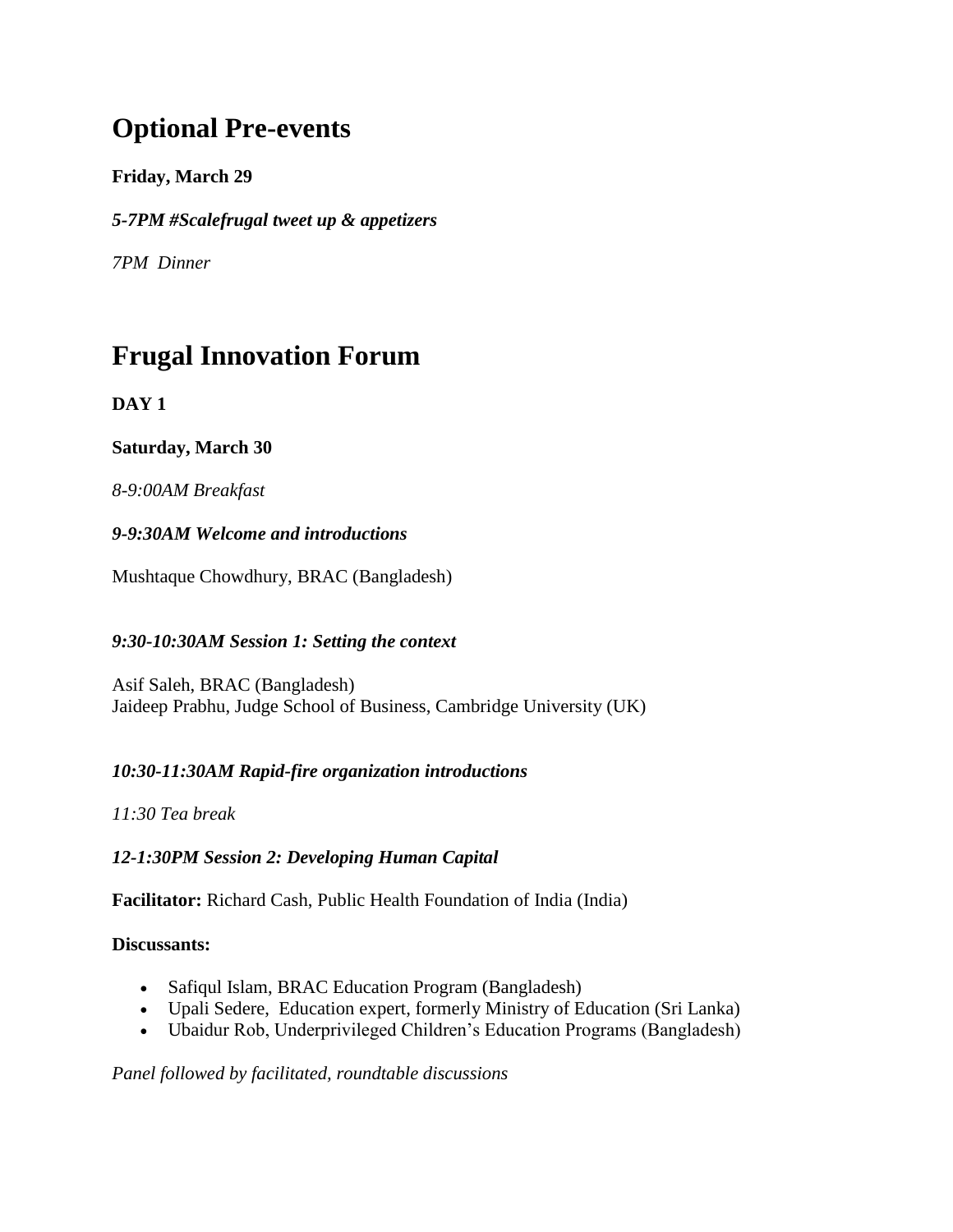#### **Roundtable Facilitators:**

- Wahid Abdallah, BRAC University, Bangladesh
- Saima Anwer, Asia Foundation, Bangladesh
- Srijita Bandyopadhyay, Kemp and Watson, India
- Radhika Bhagat, Kemp and Watson, UK
- Gregory Chen, Consultative Group to Assist the Poor, South Asia
- Andrew Jenkins, BRAC, Bangladesh
- Rudaba Khandker, BRAC, Bangladesh
- Maria May, BRAC, Bangladesh
- Jaideep Prabhu, Judge School of Business, Cambridge University, UK
- Asif Saleh, BRAC, Bangladesh
- Anjali Sastry, MIT Sloan School of Management, USA
- Santhosh Ramdoss, Independent, India

#### *1:30-2:30PM Lunch*

#### *2:30-4 Session 3: Organizing communities*

**Facilitator**: Syed Hashemi, BRAC University (Bangladesh)

#### **Discussants:**

- Arbind Singh, Nidan (India)
- Kishore Singh, Urban Partnership for Poverty Reduction (Bangladesh)
- Gum Sha Aung, Metta Myanmar (Myanmar)
- Shandana Khan, Rural Support Programs' Network (Pakistan)

#### *4-4:30 Tea break*

#### *4:30-6 Session 4: Fostering civic engagement*

**Facilitator:** Ainun Nishat, BRAC University (Bangladesh)

#### **Discussants:**

- Anir Chowdhury, Access to Information (Bangladesh)
- Jothimani Sennimalai, Activist and Politician (India)
- Faustina Pereira, BRAC Human Rights and Legal Services Programme (Bangladesh)
- Babina Roshan, Janaagraha (India)

#### *6-6:30PM Sharing and synthesizing learning*

Facilitator: Tim Evans, BRAC University (Bangladesh)

**8PM** *BBQ and Music on the patio*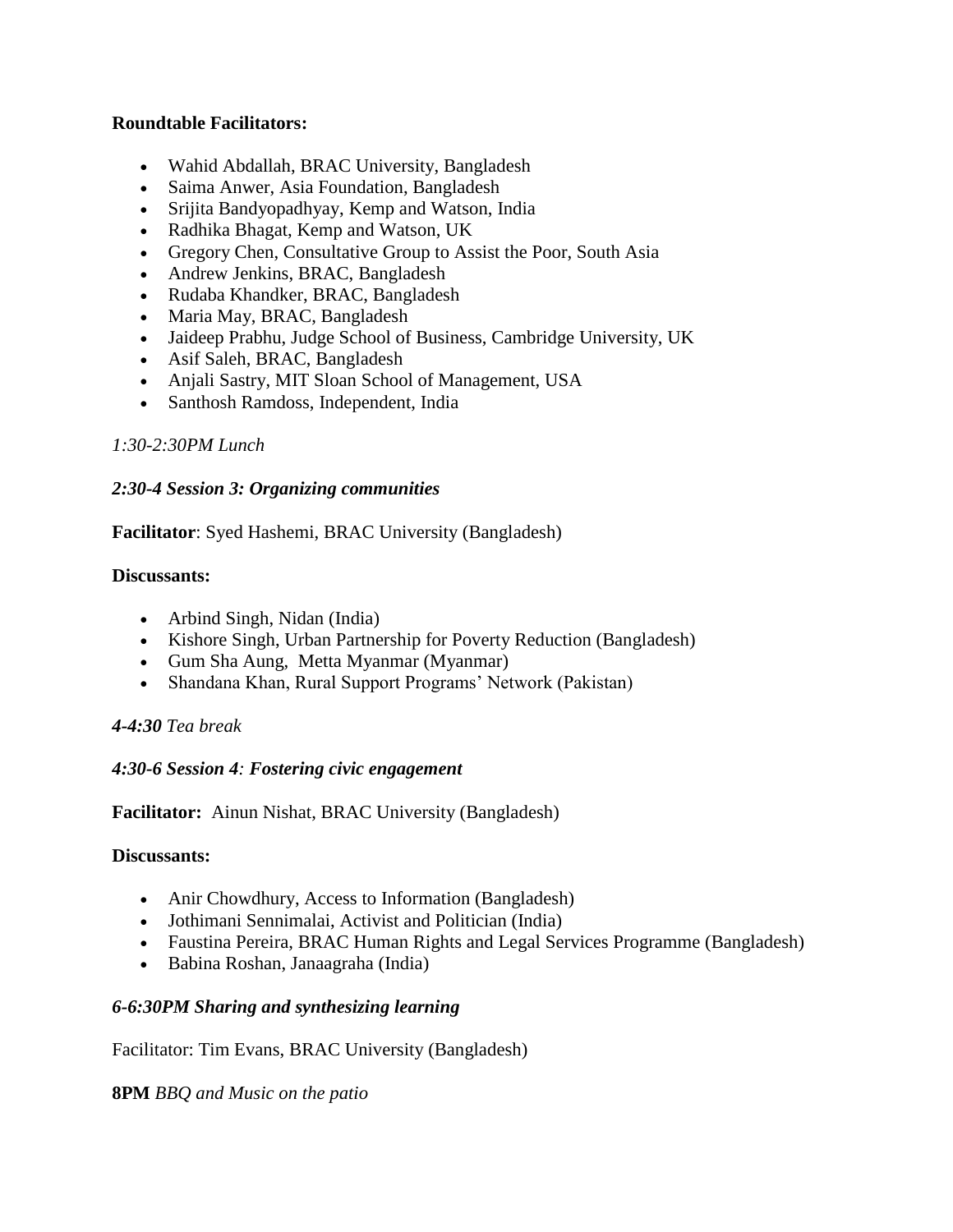## **DAY 2**

## **Sunday, March 31**

#### *8-9:00AM Breakfast*

### *9-9:30AM Re-cap of Day 1 and plan for Day 2*

Asif Saleh, BRAC (Bangladesh)

#### *9:30-11:30 Parallel sessions with participants' choices from Day 1 introductions*

- Amadeyr Cloud
- Asia Foundation
- BRAC Social Innovation Lab
- Digital Green
- Dimagi
- Ididnotreport
- Innovation for Poverty Action
- Janaagraha
- Jothimani Sennemalai
- MIT
- Simpa Network

#### *11:30-12 Tea break*

### *12- 1PM "Open space" Discussions on topics initiated by participations*

- 1. Micropensions for the poor (Kavim Bhatnagar, Ministry of Finance)
- 2. Scaling Social Enterprises (Ja Nu, Metta Myanmar)
- 3. Closing the gap between how students are assessed and what employers need (Dominic Regester, British Council)
- 4. Incorporating ICT into governance issues in health and primary education (Nasiha Musarrat, World Bank and Saima Anwer, Asia Foundation)
- 5. Incorporating environmental sustainability with social structures (Lusana Masrur, BRAC)
- 6. Instilling a culture of innovation among the civil servants of Bangladesh (Mohammad Navid Safiullah, PMO of Bangladesh)
- 7. Creating a platform and culture of collaboration for poverty alleviation (Juliet Ler, BOP Hub)
- 8. Capturing and applying tacit knowledge (Lee Huiwen, BoP Hub)
- 9. Supporting the first 1,000 days of life for better education (Rudaba Khandker, BRAC**)**
- 10. Processes for product iteration to improve market fit (Razin Mustafiz, NewsCred)
- 11. Innovations in cost-effective evaluation (Mahreen Khan, Innovations for Poverty Action)